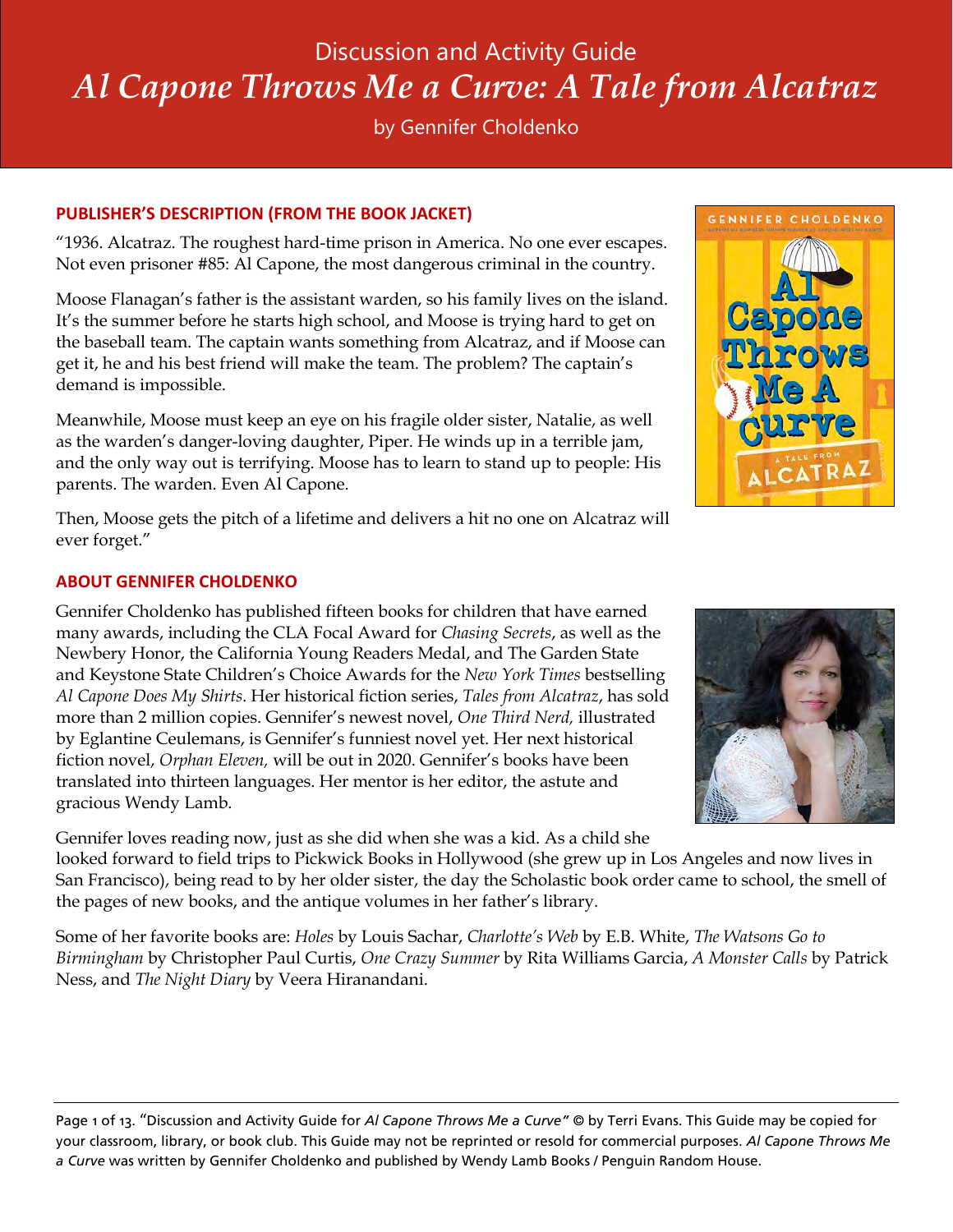#### **ADDITIONAL BOOKS BY GENNIFER CHOLDENKO**

*Moonstruck: The True Story of How the Cow Jumped over the Moon* (1997) – Picture Book *Notes from a Liar and Her Dog* (2001) - Novel *Al Capone Does My Shirts: A Tale from Alcatraz* (2004) - Novel *How to Make Friends with a Giant* (2006) – Picture Book *If a Tree Falls at Lunch Period* (2007) - Novel *Louder, Lili* (2007) – Picture Book *Al Capone Shines My Shoes: A Tale from Alcatraz* (2009) - Novel *A Giant Crush* (2011) – Picture Book *Guys Read: The Snake Mafia* (2011) – Short Story *No Passengers Beyond This Point* (2011) - Novel *Al Capone Does My Homework: A Tale from Alcatraz* (2013) - Novel *Chasing Secrets: A Deadly Surprise in a City of Lies* (2015) - Novel *Putting the Monkeys to Bed* (2015) – Picture Book *Dad and the Dinosaur* (2017) – Picture Book *One-Third Nerd* (2019) – Novel *Orphan Eleven* (coming out in 2020) – Novel



For more information, explore **[Gennifer Choldenko's website](https://www.gennifercholdenko.com/)**.

Follow her on **[Facebook](https://www.facebook.com/gennifer.choldenko)** and **[Twitter](https://twitter.com/choldenko)** (@Choldenko).

**A NOTE TO TEACHERS:** The following questions and activities support the Common Core Standards for English Language Arts and Literacy in History/Social Studies, Science, and Technical Subjects.

Page 2 of 13. "Discussion and Activity Guide for *Al Capone Throws Me a Curve"* © by Terri Evans. This Guide may be copied for your classroom, library, or book club. This Guide may not be reprinted or resold for commercial purposes. *Al Capone Throws Me a Curve* was written by Gennifer Choldenko and published by Wendy Lamb Books / Penguin Random House.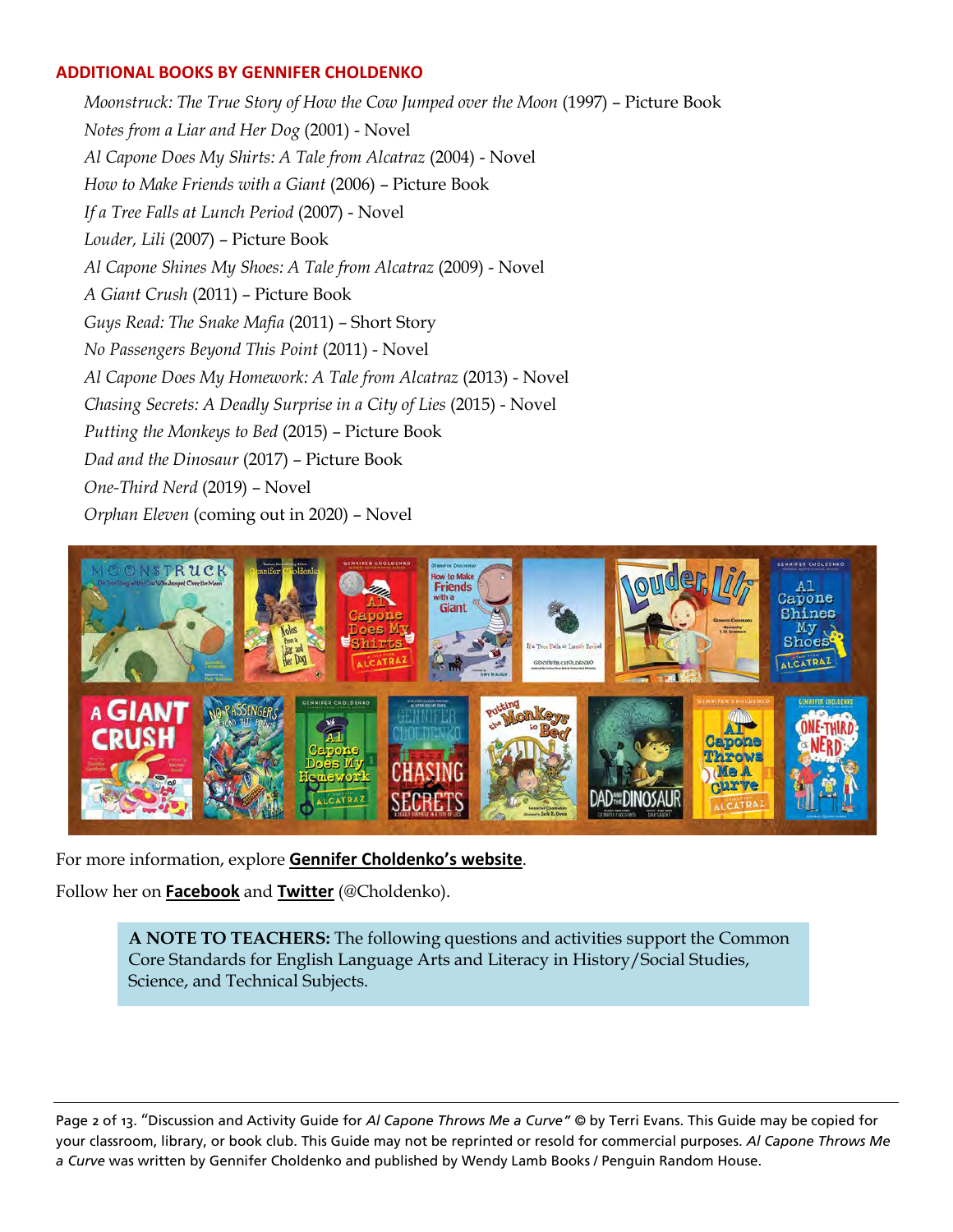# **BEFORE YOU READ (ALL MENTIONS OF PAGE NUMBERS REFER TO THE HARDCOVER BOOK)**

- 1. Begin your reading of *Al Capone Throws Me a Curve: A Tale from Alcatraz* by checking out the **cover**, both inside and out. Based on what you see and read on the cover, what are your expectations about the book before you begin reading?
- 2. Respond to the **title** of the book. Have you ever heard of "Al Capone" or "Alcatraz"? Share what you think you know about them with the rest of the group.
- 3. Note that Gennifer Choldenko dedicates the book "To every kid who has a sibling with **autism**." Then turn to page 225 and read the section entitled, "Natalie," where Choldenko talks about her sister, Gina, who was the inspiration for one of the characters in the book. What do you know about **autism spectrum disorders?**
- 4. Locate California on a **map** of the United States. Zero in on California, and the San Francisco Bay area, and then find Alcatraz Island. (at right, California map from **[www.etsy.com](https://www.etsy.com/listing/83662240/original-1931-california-map-vintage)** and the San Francisco map is from **[surewhynotnow.blogspot.com](http://surewhynotnow.blogspot.com/2017/11/november-bay-trip-part-6-downtown-san.html)**)



5. Now study the 1936 **photo/map** of Alcatraz Island found at the beginning of the book. Search for vintage photos of Alcatraz in the mid-1930's. Then search for contemporary photos of the island and prison. Compare the two. Do you think this seems like a good place to build a prison? Why or why not?



Alcatraz (under Creative Commons license, Attribute:ShareAlike)

- 6. *Al Capone Throws Me a Curve* is considered a work of **fiction**, specifically **historical fiction**. Define "fiction" and "historical fiction."
- 7. Authors of **historical fiction** must do careful **research** in order to create an authentic time and place. Watch the following video, where Gennifer Choldenko discusses her research process for the *Tales from Alcatraz* books: **[www.alcaponedoesmyshirts.com](https://www.alcaponedoesmyshirts.com/videos/How_I_Got_the_Idea.html)**. What were some of Choldenko's research methods and resources? As you read, look for details and examples that demonstrate Choldenko's excellent research skills.

Page 3 of 13. "Discussion and Activity Guide for *Al Capone Throws Me a Curve"* © by Terri Evans. This Guide may be copied for your classroom, library, or book club. This Guide may not be reprinted or resold for commercial purposes. *Al Capone Throws Me a Curve* was written by Gennifer Choldenko and published by Wendy Lamb Books / Penguin Random House.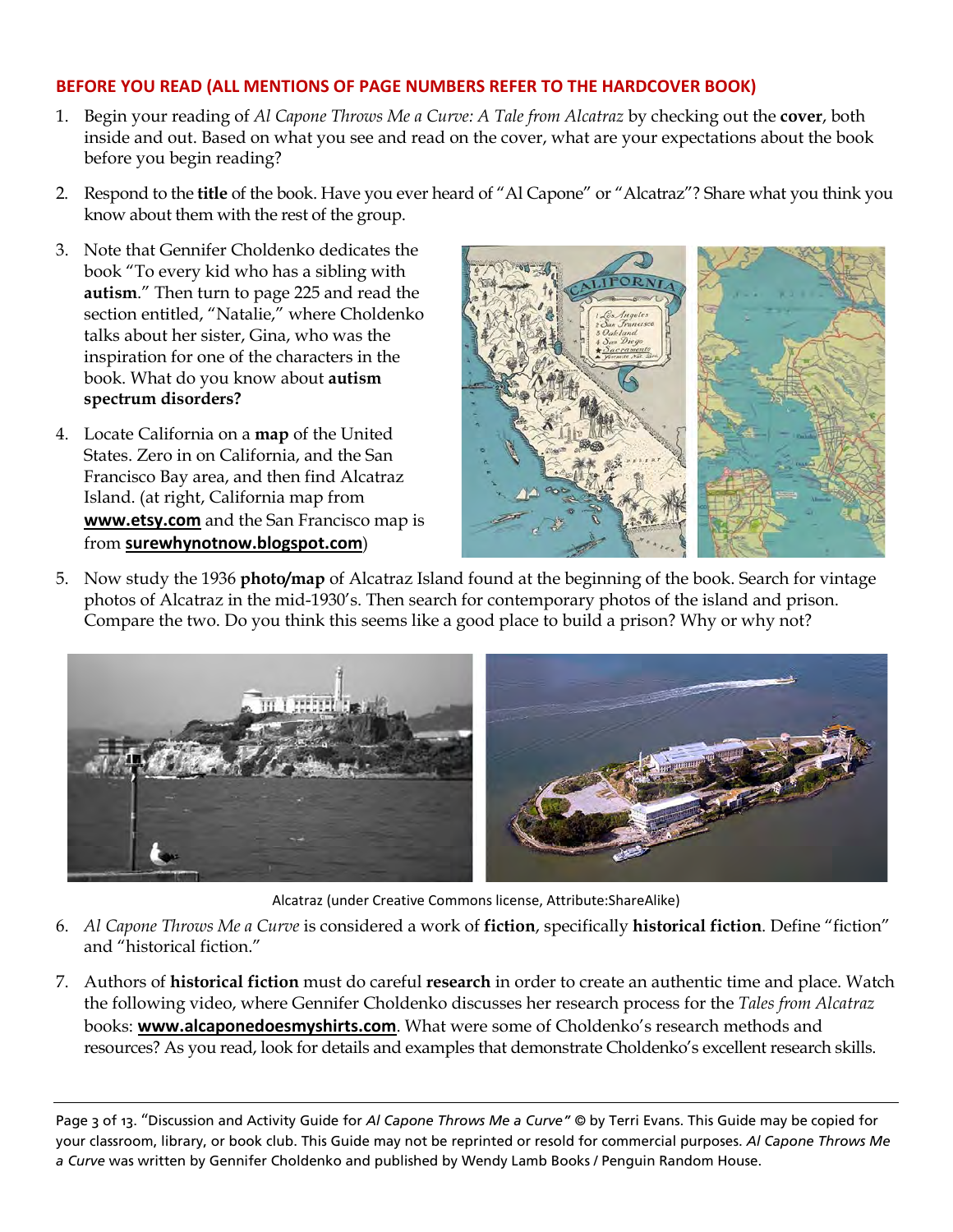- 8. What is the difference between a **primary** and **secondary resource**? Give examples of both primary and secondary resources that Choldenko used in her research for the series, based on what she tells you in the video. For at least one of each type of resource, analyze the quality and reliability of that resource. For instance, for a website, you could consult the "About Us" section to determine who put the website together and any biases they may have. Take a look at this short article about evaluating a website: **[www.educatorstechnology.com](http://www.educatorstechnology.com/2014/04/the-5-elements-students-should-look-for.html)**.
- 9. Look over the **vocabulary** list attached to this guide. Quickly circle the words that are familiar to you.

# **AS YOU READ: THINK, DISCUSS, DO**

1. Since this is a work of **historical fiction**, you might be unfamiliar with some of the people, places, and topics covered here. To better understand the times in which *Al Capone Throws Me a Curve* takes place, choose one of the topics below to explore further. Look for credible sources on the subject such as **[www.alcatrazhistory.com](http://www.alcatrazhistory.com/)** (rather than Wikipedia). Prepare a brief presentation for the group on this topic.



Hooverville •John Dillinger • Bonnie and Clyde (all images are Creative Commons from Wikimedia)

- □ The Great Depression
- J. Edgar Hoover
- $\Box$  San Francisco and San Francisco Bay
- □ Alcatraz Island
- Al Capone (who was incarcerated at Alcatraz from August of 1934 until January of 1939)
- $\Box$  Chicago, Illinois particularly as it relates to crime, the mob, and Al Capone
- Alcatraz warden, James A. Johnston
- $\Box$  The Chicago Cubs
- Wrigley Field
- □ Comiskey Park
- $\Box$  Babe Ruth
- □ Herb Pennock

Page 4 of 13. "Discussion and Activity Guide for *Al Capone Throws Me a Curve"* © by Terri Evans. This Guide may be copied for your classroom, library, or book club. This Guide may not be reprinted or resold for commercial purposes. *Al Capone Throws Me a Curve* was written by Gennifer Choldenko and published by Wendy Lamb Books / Penguin Random House.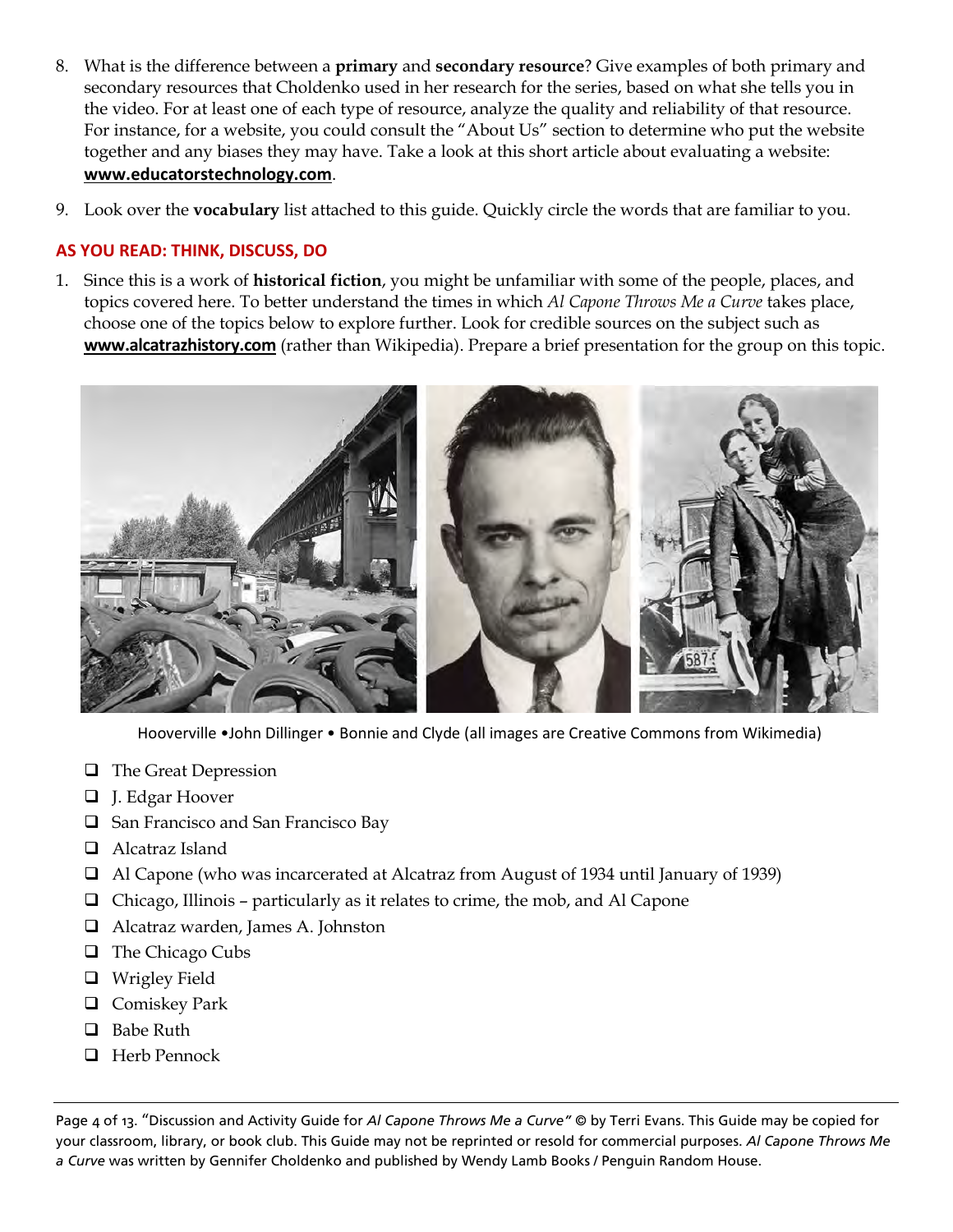- □ San Quentin State Prison
- $\Box$  The Alcatraz prison strike of 1936
- □ The Federal Bureau of Prisons
- □ Autism spectrum disorders
- □ The Dust Bowl of Oklahoma
- Controversies surrounding the 1936 Olympics in Berlin, Germany
- Adolf Hitler in the 1930's
- **Q** Machine Gun Kelly
- John Dillinger
- **Bonnie and Clyde**
- **Q** President Franklin Delano Roosevelt
- $\Box$  Hoovervilles
- $\Box$  Radio in the 1930's
- $\Box$  Radio and film actor, Tom Mix
- 2. Gennifer Choldenko uses strong word choices to tell this story. As you read, you may find words that you are unfamiliar with. For instance, on page 2 Moose tells us, "My father's hand **hovers** over Natalie's toothpicks. 'Okay if I take one?' Natalie hands him the last one in line." On page 4 he says, "Outside, I t**rudge** past the guard tower, which is a tiny room on three-story-tall legs." Do you know the meaning of the words "**hovers**" and "**trudge**"? There are several things that you can do to help yourself figure out what a word means as you read.
	- You can prepare yourself for what you are going to read by doing some background work before you begin, as you did in the "Before you Read" section above. You know from your preparation that *Al Capone Throws Me a Curve* takes place on an island. So, when the main character says on page 1, "No tests. No homework. No getting up early to catch the **ferry,"** you can probably figure out that a "**ferry**" is a boat.
	- You can look at the **context** (the words and sentences around the word) in which the word is used. On page 2, the word "**promoted**" is used. If you read the sentences around the word, "Anyhow, the only job my father could get was as a guard and an electrician in the prison. Everybody likes him here, so he got **promoted** to assistant warden," you can probably figure out that "**promoted**" means to move up or advance to something better.
	- You can look at features on the page like pictures, chapter titles, charts, etc., to give you clues to what the word means. Does the title of Chapter 1, "Potty-Training a Snake" give you any clues about what the warden means when he says that his daughter is a "**handful**"?
	- You can look at the parts of the word. For instance, the word "**unpredictable**" is used on page 13. You can break this word into four parts: UN, PRE, DICT, and ABLE. You probably know that "un" means "not," "pre" means "beforehand," and "dict" means "said." So, something that is "**unpredictable**" is "not able to be said or known beforehand."
	- You can substitute the word you don't know with another word to see if it makes sense.

Page 5 of 13. "Discussion and Activity Guide for *Al Capone Throws Me a Curve"* © by Terri Evans. This Guide may be copied for your classroom, library, or book club. This Guide may not be reprinted or resold for commercial purposes. *Al Capone Throws Me a Curve* was written by Gennifer Choldenko and published by Wendy Lamb Books / Penguin Random House.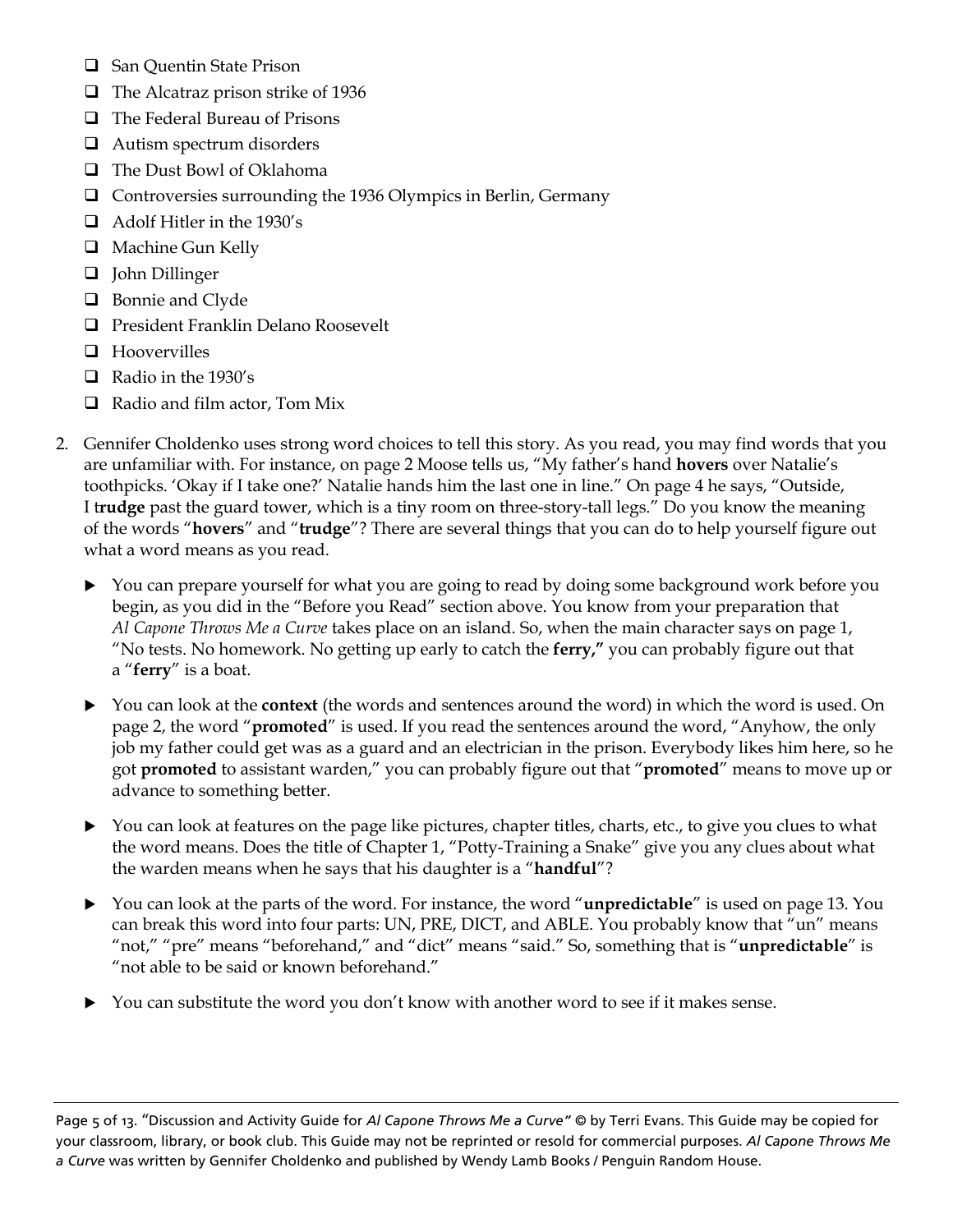- ▶ You can ask yourself if the word has more than one meaning. For instance, on page 24 Moose tells us, "I **stew** about this all the way to school and throughout my morning classes." You might know that "**stew"** is "a dish of meat and vegetables cooked slowly in a closed dish or pan." (**[www.google.com](https://www.google.com/search?q=deifne+stew&oq=deifne+stew&aqs=chrome..69i57j0l5.2130j1j7&sourceid=chrome&ie=UTF-8)**) However, this definition does not make sense in the sentence, so you need to find another definition for "**stew**."
- You can look the word up in **a dictionary**. If you look up the word "**stew**" in the dictionary, you will also find that it means, "a state of great anxiety or agitation…panic…fuss…" (**[www.google.com](https://www.google.com/search?q=deifne+stew&oq=deifne+stew&aqs=chrome..69i57j0l5.2130j1j7&sourceid=chrome&ie=UTF-8)**) This makes more sense in the above sentence.

Choose ten **vocabulary words** from the vocabulary list provided that you did **not** circle when you went through the list before reading the book. Figure out each word's meaning using one of the methods above. Record the word, the method you used to figure out what it means, and the definition on a separate sheet of paper to turn in once you have finished reading the novel.

- 3. *Al Capone Throws Me a Curve* is written in **first person major point of view.** This means that a major character tells the reader the story using words like "I," "me," and "my." Who tells this story? How do you know? As you read, ask yourself if this character is the best person to tell this story. How would the story be different if another character told it? (**Extra credit:** You might even like to try to write a chapter from another character's viewpoint.)
- 4. As you begin reading the novel, think about the **setting** of the book, where and when the story takes place. Describe the sights, sounds, smells, tastes, and feelings found on Alcatraz Island. What makes this setting unique and different from other books that you have read?

On page 5, Moose tells us that, "Since a convict stabbed my father a few months ago, I haven't thought it was so great to live on an island with a bunch of murderers…after your father almost dies, you don't look at stuff the same way anymore." Do you think that Alcatraz is a safe place for the prison staff and their families? Look for clues.

- 5. When an author gives readers clues or hints as to what might happen later in the story to keep the reader interested and reading, it is called "**foreshadowing."** Moose and his friends have invented a new game called "Escape from Alcatraz,"in which one of the prisoners, Fastball, shows an interest. Could this be an example of foreshadowing? Explain. What about on page 63 when Fastball asks Moose, "'If something happens to me, will you take care of Bug?'" Look for more examples of foreshadowing as you read. How do these examples of foreshadowing affect you as a reader?
- 6. A "**dilemma**" is "a situation in which a difficult choice has to be made between two or more alternatives, especially equally undesirable ones." (**[www.google.com](https://www.google.com/search?q=define+dilemna&oq=define+dilemna&aqs=chrome..69i57j0l5.2638j1j7&sourceid=chrome&ie=UTF-8)**) What does the warden ask Moose to do in Chapter 1? In what ways is this a dilemma, an impossible situation, for Moose? Moose is faced with many dilemmas throughout *Al Capone Throws Me a Curve*. Give additional examples. How does he deal with these dilemmas and what do his actions tell us about his character?
- *7.* On page 10, Moose watches as the warden, "…picks up a shiny, sharp letter opener and begins slicing open envelopes. Zrip, zreep, zrip – the paper tears along the crease." In this description, the author has used examples of both **alliteration** (repeating the same sound at the beginning of words close together in a sentence) and **onomatopoeia** (words that sound like the thing they describe). Find examples of each in the quote above. Look for more examples as you continue reading *Al Capone Throws Me a Curve.*

Page 6 of 13. "Discussion and Activity Guide for *Al Capone Throws Me a Curve"* © by Terri Evans. This Guide may be copied for your classroom, library, or book club. This Guide may not be reprinted or resold for commercial purposes. *Al Capone Throws Me a Curve* was written by Gennifer Choldenko and published by Wendy Lamb Books / Penguin Random House.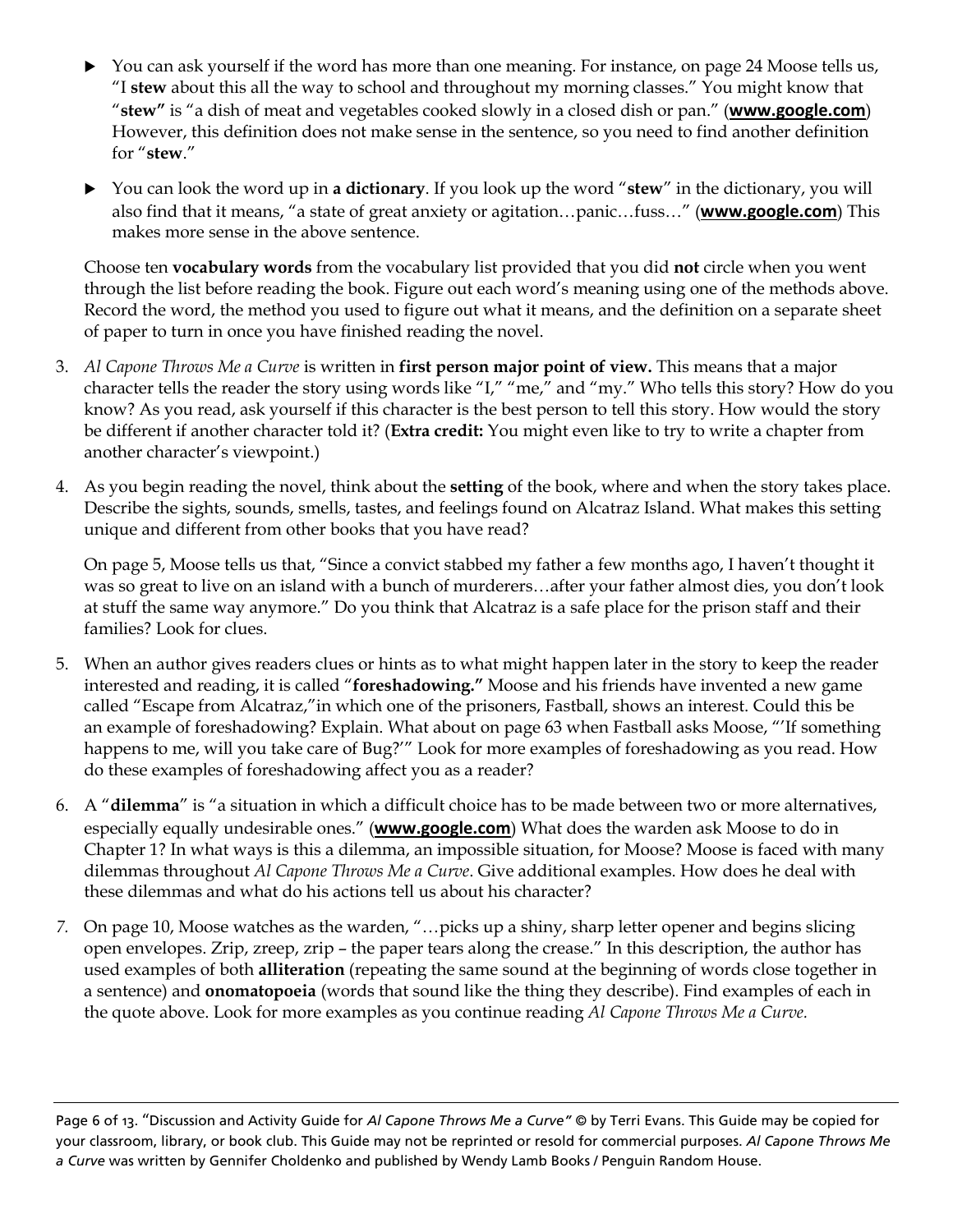- 8. Though we don't actually meet the character of **Piper** until page 17, we hear a lot about her. What are your impressions of her before we meet her? After we meet her in Chapter 2, what do you think of her? Why? What do you predict she might do in the story?
- 9. If you read carefully, you will see that author Gennifer Choldenko uses lots of wonderful i**magery** in *Al Capone Throws Me a Curve* to help us really see, feel, hear, and taste what Moose is experiencing. Imagery includes:
	- **similes**—using the words "like" and "as" to compare two things (On page 11, Moose says, "When I get off the ferry after school, the water is green, like unwashed teeth . . ." The color of the water is compared to the color of dirty teeth.)
	- **metaphors**—suggesting that two things are alike without using the words "like" or "as" (On page 11, the wind is compared to a wall when Moose says, "a wall of wind hits me.")
	- **Personification**—giving human qualities to something that is not human (On page 6, Moose tells us that "The prison yard knows everything." The prison yard is given the human quality of knowing something.)
	- **sensory language**—using strong word choice to tell us how something smells, tastes, feel, sounds, etc. (In the first paragraph of Chapter 2, Alcatraz Island is described in this way: "I hold my cap on, breathing in the smell of the dock: rotting wood and old fish. A seal barks in the distance. I look for his black head in the tossing, turning bay.") Can you find an example of **alliteration** in this quote as well?

There are many, many examples of each of these forms of imagery to be found in the novel. Share more examples with your group.

- 10. Give examples of how Moose and Scout attempt to **impress** Beck, the captain of the high school baseball team, in Chapter 3. What is their goal? Do you think that their attempts will get them what they want? Do you think they might end up regretting any of these things in the end? Look for more examples as you read further. Explain. Have you ever done anything to impress someone that you later regretted? Discuss.
- 11. In Chapter 4, Moose comes home from school to find his **mom** in bed with a headache. He knows, "My mom gets a headache when things aren't going well with Natalie." (p. 33) What do you think she is upset about specifically? Are you able to tell when your parents are upset? How? Be specific.
- 12. Think about the character of Moose's sister, Natalie. What are your impressions of her so far? Explain. Though the word "**autism**" was not used widely until the 1940's (**[projectautism.org](http://projectautism.org/history-of-autism)**), which is after *Al Capone Throws Me a Curve* takes place, Natalie has characteristics of someone with an **autism spectrum disorder**. Read one of these brief articles about this disorder: (**[kidshealth.org](https://kidshealth.org/en/kids/autism.html)** or **[www.autism-society.org](http://www.autism-society.org/what-is/)** or **[www.autismspeaks.org](https://www.autismspeaks.org/what-autism/from-first-concern-to-action/learn-signs)**), and take a look at the information about autism spectrum disorders found on Gennifer Choldenko's website: **[www.alcaponedoesmyshirts.com](https://www.alcaponedoesmyshirts.com/autism/autism01.html)**. What characteristics does Natalie have that might indicate that she has an autism spectrum disorder? Give specific examples. In what ways does this disorder make Natalie **vulnerable** (put her in danger)? For instance, on page 36, Moose tells us, "Anything bad happens, people blame her. My dad says it's because people don't grasp the way she thinks. He says people villainize what they don't understand." Discuss this statement. How does this impact the people around Natalie, especially Moose?
- 13. Look up the definition of the word "**redeem**." Does Piper need to redeem herself for her past actions, particularly the "counterfeiting scheme"? Give suggestions for things that she could do to accomplish this. Can you think of a time when you needed to redeem yourself at home or school? What happened? Discuss.

Page 7 of 13. "Discussion and Activity Guide for *Al Capone Throws Me a Curve"* © by Terri Evans. This Guide may be copied for your classroom, library, or book club. This Guide may not be reprinted or resold for commercial purposes. *Al Capone Throws Me a Curve* was written by Gennifer Choldenko and published by Wendy Lamb Books / Penguin Random House.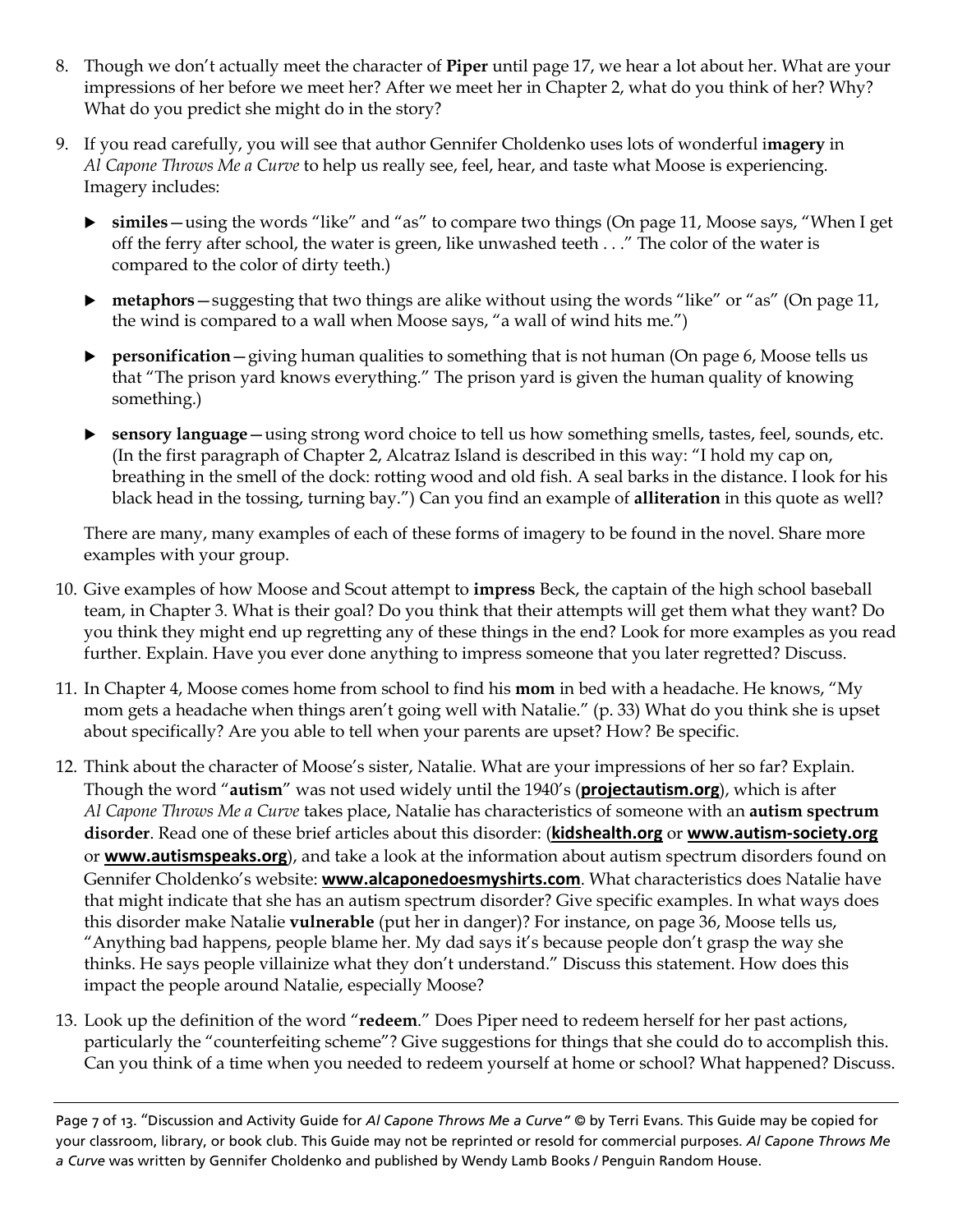14. One of the techniques that author Gennifer Choldenko uses to bring the time and place to life for the reader is called an "**idiom**." Idioms are defined at **[yourdictionary.com](http://examples.yourdictionary.com/idioms-for-kids.html)** as "…words that have a different figurative meaning than the literal meanings of each word or phrase. They can be confusing for kids or people learning a language as they don't mean what they say." For instance, you may have heard the expression, "It's a piece of cake." This idiom means that something is easy to accomplish, not that something is a delicious sweet treat.

On page 47, idioms that were used in the mid 1930's (and still today), "pitches a fit" and "roll with the punches," are used. Can you figure out what they mean? Identify more idioms used in *Al Capone Throws Me a Curve* as you continue reading.

15. Describe Natalie's **appearance**. Why do you think that Mrs. Flanagan dresses Natalie in clothes that seem too young for a 17-year-old? Why does she seem to not want Natalie to grow up?

How does Bea Trixle feel about Natalie's appearance? Describe what she gives Natalie for her birthday. Why do you think that she gives her these gifts? How do Moose and Mr. and Mrs. Flannagan feel about Natalie's new look? Do you feel that this is an appropriate look for Natalie? Explain.

Do you ever feel that your parents don't want you to grow up? Do they ever withhold privileges that you think that you are old enough to have? Give examples.

16. Moose talks about his **father** on page 58. He says, "My father's voice is warm. He doesn't fake being nice; he finds something he genuinely likes about every person." On page 142, he tells us, "There's something about my father that brings us together. When he's gone, Nat, my mother, and me are people who love each other. When he's home, we're a family." Look for more clues from Moose and other characters in the story that tell us about the kind of man Cam Flanagan is. Discuss.



17. On page 59 we learn about "**the rule of silence**" at the prison. What is this? How do the prisoners feel about this rule? Mr. Flanagan? Warden Williams? Other characters? Who do you agree with? Why? What are the pros and cons of the rule of silence?

Give more examples of how the prison on Alcatraz Island is run. Think about the **correctional system** and **prisons** then and now. (Check out this website on the history of Alcatraz Island: **[www.american](http://www.american-historama.org/1881-1913-maturation-era/alcatraz-prison-history.htm)[historama.org](http://www.american-historama.org/1881-1913-maturation-era/alcatraz-prison-history.htm)**. See if you can find more about the rules of the prison.) Is the purpose of the prison system to **punish** or to **rehabilitate** (look these words up if you are not sure what they mean)? Discuss. Think again about the prisoners we meet on Alcatraz Island. Does it seem like prison is punishing or rehabilitating these men from their life of crime?

Piper says on page 62, "'How many times do I have to tell you, Moose, prison is not fair…'" Is prison fair? Should it be? Give examples.

18. How do Dewey, Beck, Passerini, Scout, and Moose each respond at baseball practice when **Natalie**, "…is running her hands over her hair. Her lips are puckered up, and she's making smacking sounds"? (p. 74) Why do each of the characters respond as they do, and what does it tell us about each of them? What do

Page 8 of 13. "Discussion and Activity Guide for *Al Capone Throws Me a Curve"* © by Terri Evans. This Guide may be copied for your classroom, library, or book club. This Guide may not be reprinted or resold for commercial purposes. *Al Capone Throws Me a Curve* was written by Gennifer Choldenko and published by Wendy Lamb Books / Penguin Random House.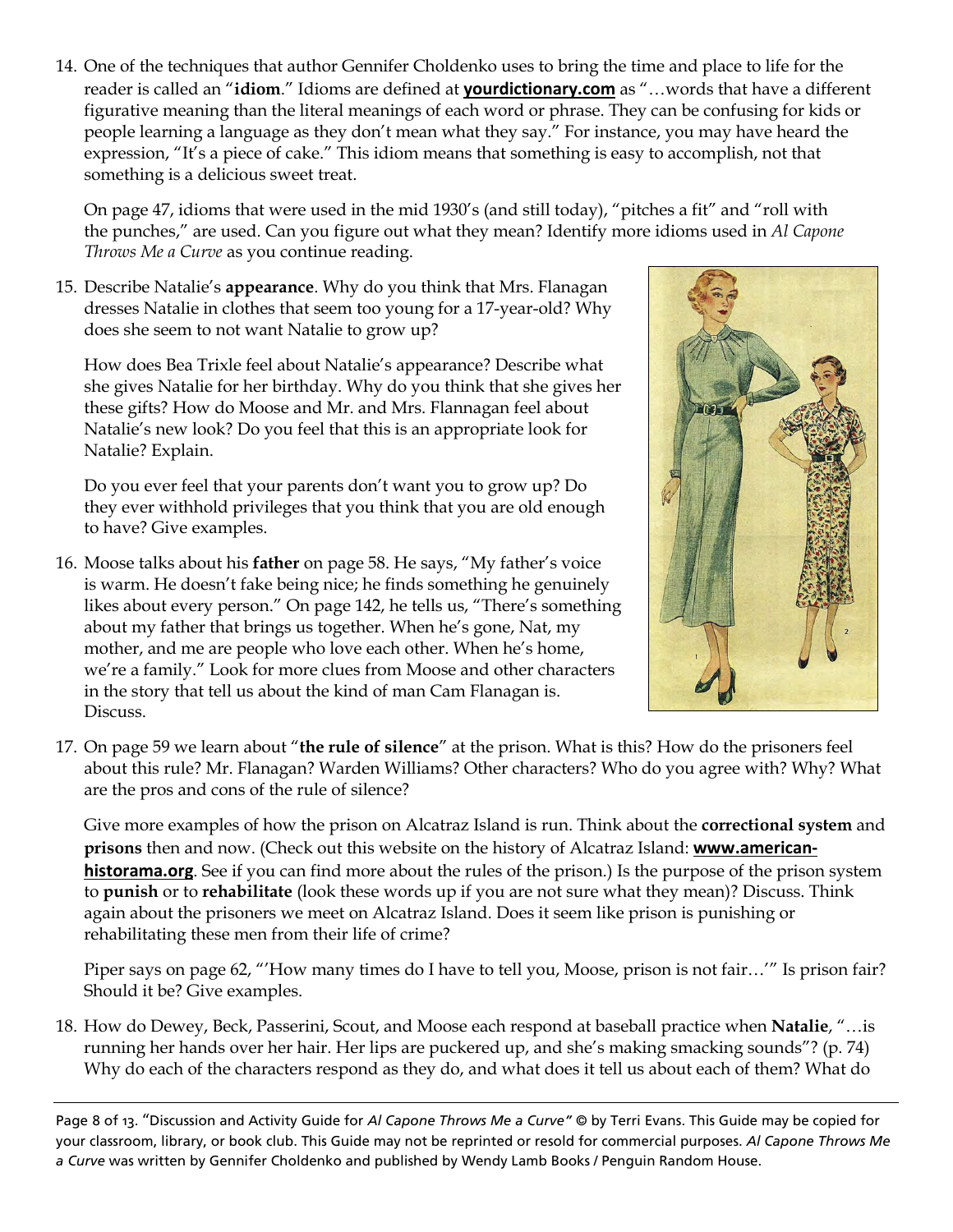you think is happening here with Natalie? Where do you think that she has seen and learned this behavior?

- 19. Moose and Natalie are **brother and sister**. Describe their **relationship**. For instance, Moose tells us, "Sometimes telling things to Natalie is easier than telling them to anyone else. She doesn't make suggestions about what I should do. She just listens." In what ways is their relationship more complicated than a typical sibling relationship?
- 20. What does Piper see in the window of the photographer's studio? How does she respond when she sees it? What do you think this tells us about Piper and her relationship with her **family**? Compare and contrast her relationship with her family to that of Moose and his family.
- 21. What **item** does Natalie bring to baseball practice in her purse? Why? What do you predict will happen with this item? What actually happens, and what are the consequences for Moose, his father, and Natalie as the story continues?
- 22. Think about the character of **Moose**. He says on page 132, "Why is it always me? It's been like this my whole life. I know I'm the healthy one. The lucky one. The strong one. But does that mean I always have to take the hit?" Discuss this statement. Give examples from *Al Capone Throws Me a Curve* in which Moose "takes the hit" for someone else. What does this tell us about Moose's character?

On page 134, Bomini says, "'You've always had a good attitude. One of the things I like about you Moose…'" Throughout the story, what do others say about Moose, and how do they act towards him? What do we know about Moose by the end of the book?

- 23. What does Moose find while on trash duty? He thinks, "…who would throw something like this away? And how did it get in the cell house in the first place? Who owns it now? If it's in the trash, can I take it? Is it stealing to take trash?" In what ways is this an example of a **dilemma**? How do you think this item got there? (Think again about the title of the book.) What does Moose decide to do? Do you think he does the right thing? Explain.
- 24. In Chapter 19, Piper sends a note to Moose that says, "'I wanted you to know that your sister and I are working together on a project that I think you'll find interesting. Very interesting.'" What do you predict they are working on? In what ways could this be an example of **foreshadowing**? What do we eventually find out that they have been working on together? How do Moose and his family feel about this? How does Natalie end up benefitting from this? In what ways does this end up being part of Piper's **redemption**?
- 25. Discuss the character of **Bea Trixle**. What do you think motivates her to do the things that she does? Watch this short video that explains what a **protagonist** and an **antagonist** in a story are: **[www.youtube.com](https://www.youtube.com/watch?v=RXSQh_eJfBE)**. If a protagonist is a main character who has "good guy" qualities, and an antagonist is a character who has "bad guy" qualities, which is Bea Trixle? Could you make a case that she is actually both? Explain and give examples.
- 26. A **cliffhanger ending** is, "…a sudden abrupt ending to a plot. There is not a resolution to the problem the reader is left hanging. Writers often end chapters in a book with a **cliffhanger**—the reader must read the next chapter to find out what happens to resolve a tense situation." (from: **[www.softschools.com](http://www.softschools.com/examples/grammar/cliff_hanger_examples/197/)**) Several chapters in *Al Capone Throws Me a Curve*, especially towards the end of the book, end in cliffhangers. For instance, how does Chapter 22 end? Why could this be considered a cliffhanger? Give additional examples of cliffhangers found in the book. How do these cliffhangers impact you as a reader?

Page 9 of 13. "Discussion and Activity Guide for *Al Capone Throws Me a Curve"* © by Terri Evans. This Guide may be copied for your classroom, library, or book club. This Guide may not be reprinted or resold for commercial purposes. *Al Capone Throws Me a Curve* was written by Gennifer Choldenko and published by Wendy Lamb Books / Penguin Random House.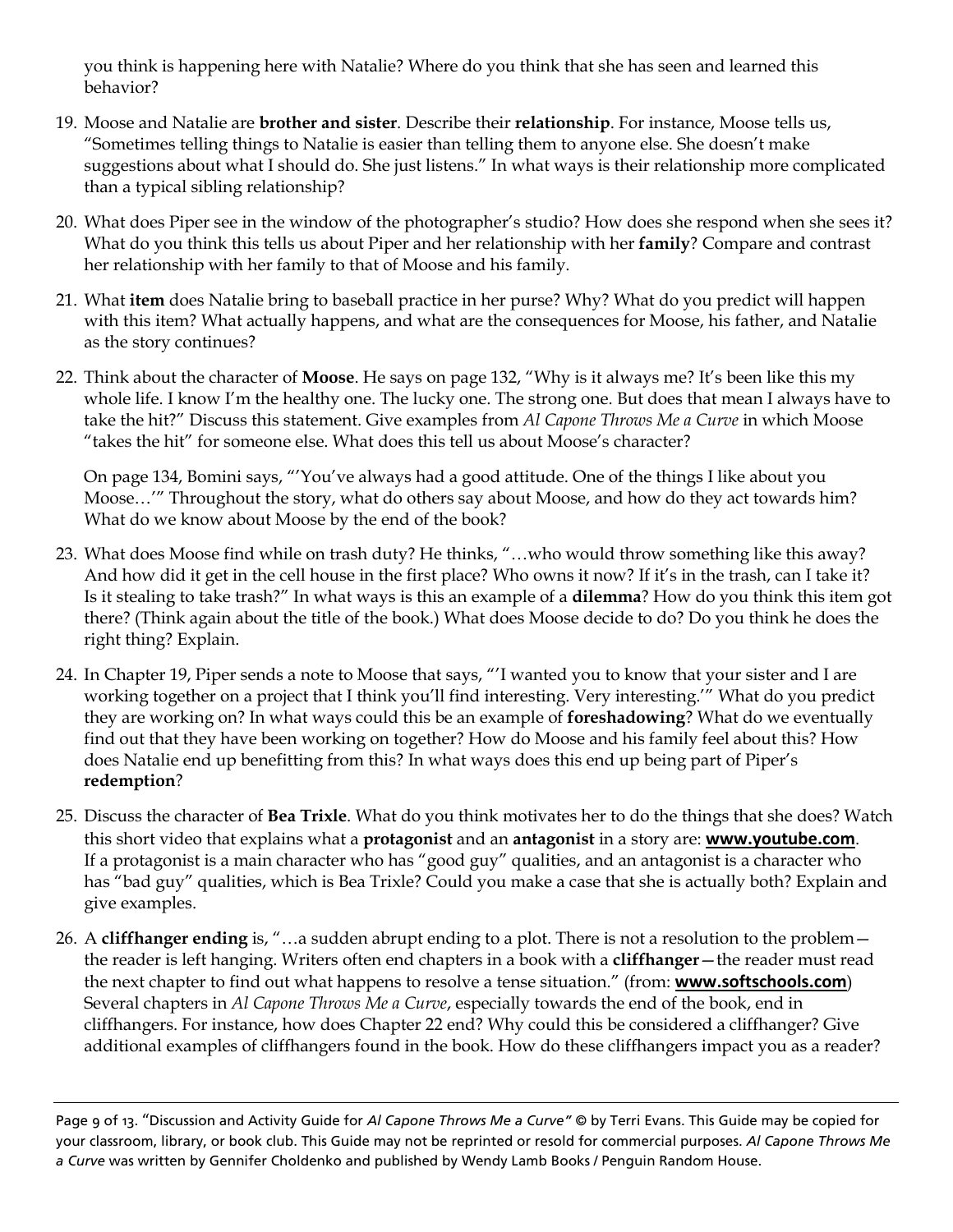Think about other ways in which author Gennifer Choldenko builds the action of this story. Discuss things like **foreshadowing**, surprises, short chapters and sentences, etc.

- 27. In Chapter 28, Moose finally meets up with Al Capone. What do they talk about? Reread page 186. What **advice** does Al Capone give to Moose? Does Moose end up following this advice? Explain. What are the consequences? What does Moose end up learning from this, both about himself and the world in general?
- 28. Are any Alcatraz prisoners trustworthy? Give examples from *Al Capone Throws Me a Curve*. Think about the characters of Fastball, Capone, and Fat Fogerty. For instance, when Moose is trying to get Natalie and himself out of the prison cell house, do any prisoners help? What does this tell us about at least some of the prisoners on Alcatraz Island?
- 29. Describe the character of **Fastball**. Based on what he says and does throughout *Al Capone Throws Me a Curve,* and based on what others say about him, what do you know about his character?

Moose tells us that no prisoners were ever released from Alcatraz Island. However, Fastball is an exception. As Moose watches on the day of Fastball's release, he asks many good questions, "A man taking his first free steps isn't a sight you see every day…What's it feel like to walk out of prison? Where do you go? How do you get money? How do you convince a landlord to take a chance on you? How do you get a job when so many men who haven't committed crimes are out of work?" Discuss these questions.

Refer back to question #17. Do you believe that Fastball has been **rehabilitated**? How do you predict he will do once he is released from prison?

What do you think of Natalie's list of **"How to Be Free" rules**, which she gives to Fastball as he is leaving? What does Moose add to the list? Would you add anything to the list? Could these rules be useful in all of our lives? Explain.

30. *Al Capone Throws Me a Curve* ends with another **good-bye**. Describe what happens. Do you think that this is a good outcome? Why or why not? How are Moose, Natalie, Cam, and Helen Flanagan all impacted by this good-bye? What will it mean in each of their lives?

# **AFTER YOU READ**

- 1. Re-examine the **cover** of *Al Capone Throws Me a Curve: A Tale from Alcatraz*. Based on your reading, do you feel that the cover will draw potential readers to the book and adequately prepare them for what is to come?
- 2. Reconsider the **title** of the book: *Al Capone Throws Me a Curve: A Tale from Alcatraz.* Do you think that it is a title that adequately prepares the reader for what is to come and draws him or her in? Explain your answer.
- 3. Now that you have read the novel, what do you think about the quality of author Gennifer Choldenko's **research**? Why and how is her research important, especially since it is a work of **historical fiction**?



Page 10 of 13. "Discussion and Activity Guide for *Al Capone Throws Me a Curve"* © by Terri Evans. This Guide may be copied for your classroom, library, or book club. This Guide may not be reprinted or resold for commercial purposes. *Al Capone Throws Me a Curve* was written by Gennifer Choldenko and published by Wendy Lamb Books / Penguin Random House.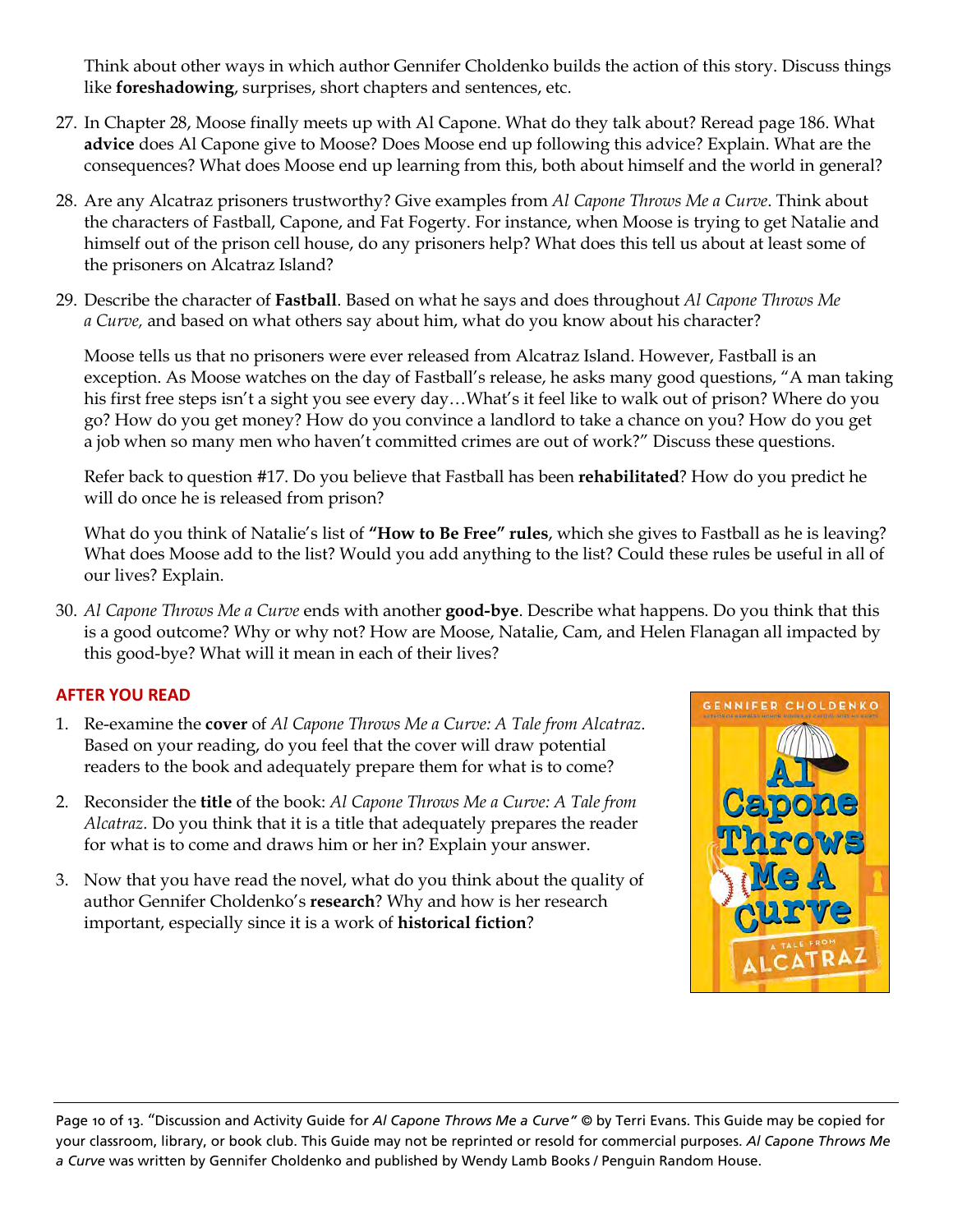- 4. When a book is published, professional journals provide editorial **reviews** to help readers determine if they may wish to read and/or to purchase that particular book. Find a professional, editorial review of *Al Capone Throws Me a Curve: A Tale from Alcatraz* (published in a credible journal such as *Booklist*, *School Library Journal*, *Kirkus Reviews*, etc.). Note that these reviews generally include:
	- $\Box$  a brief summary of the book (without giving too much away)
	- $\Box$  who the book might be appropriate for
	- $\Box$  how the book is packaged and how the material is presented
	- $\Box$  comments about the quality of the writing of the book
	- $\Box$  an overall thumbs up or thumbs down for the book (books given "starred" reviews are seen as exceptional)

Discuss with your group whether you agree or disagree with the professional assessment of this book. Then write your own review of *Al Capone Throws me a Curve: A Tale from Alcatraz.* Be sure to include the elements listed above.

# **EXPLORE FURTHER**

- 1. Be sure to check out Gennifer Choldenko's "Author's Note" at the back of the book for more information about several subjects covered in the book.
- 2. You will find additional information about the book at Gennifer Choldenko's website: **[www.gennifercholdenko.com](https://www.gennifercholdenko.com/)**
- 3. If you are interested in reading more about Moose Flanagan and the other characters in *Al Capone Throws Me a Curve*, take a look at the first three books in the *A Tale from Alcatraz* series:



4. If you are interested in finding out more about Alcatraz Island, explore **[www.alcatrazhistory.com](http://www.alcatrazhistory.com/)** and **[www.american-historama.org](http://www.american-historama.org/1881-1913-maturation-era/alcatraz-prison-history.htm)**.

Page 11 of 13. "Discussion and Activity Guide for *Al Capone Throws Me a Curve"* © by Terri Evans. This Guide may be copied for your classroom, library, or book club. This Guide may not be reprinted or resold for commercial purposes. *Al Capone Throws Me a Curve* was written by Gennifer Choldenko and published by Wendy Lamb Books / Penguin Random House.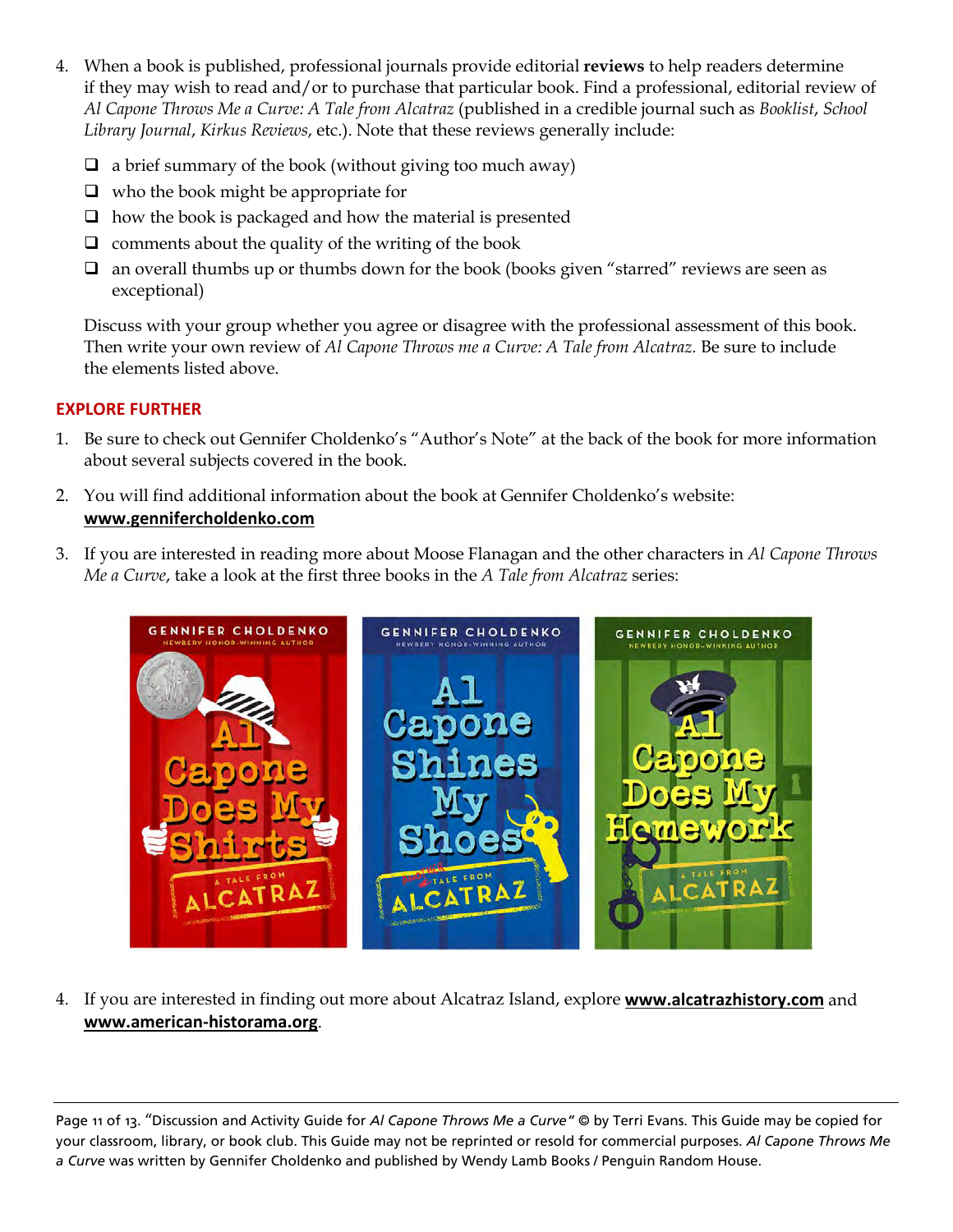# **VOCABULARY for** *Al Capone Throws Me a Curve* **(page 1)**

\*Please note that many of these words are used several times throughout the book.

\*Teachers – this is by no means an exhaustive list. There are MANY additional potential vocabulary words found in the pages of *Al Capone Throws Me a Curve*. The words below were chosen to demonstrate the strategies for figuring out what a word means found above.

#### **Chapter 1**

- 1. ferry (p. 1)
- 2. restricted (p. 1)
- 3. hovers (p. 2)
- 4. promoted (p. 2)
- 5. trudge (p. 4)

#### **Chapter 2**

- 1. unpredictable (p. 13)
- 2. pleading (p. 14)
- 3. solemnly (p. 15)
- 4. counterfeiting (p. 15)
- 5. contraband (p. 20)

#### **Chapter 3**

- 1. stew (p. 24)
- 2. peddling (p. 24)
- 3. conspiracy (p. 27)
- 4. scrutinizes (p. 29)
- 5. mangle (p. 29)

#### **Chapter 4**

- 1. fuming (p. 32)
- 2. restraining (p. 34)
- 3. promote (p. 35)
- 4. villainize (p. 36)
- 5. subside (p. 37)

#### **Chapter 5**

- 1. racket (p. 44)
- 2. rifling (p. 44)
- 3. bustle (p. 44)
- 4. drones (p. 44)
- 5. hoarse (p. 46)

#### **Chapter 6**

- 1. harrumphs (p. 50)
- 2. sacked (p. 51)
- 3. gander (p. 52)
- 4. modesty (p. 54)
- **5.** surveying (p. 54)

### **Chapter 7**

- 1. teeters (p. 56)
- 2. soothing (p. 57)
- 3. genuinely (p.58)
- 4. darts (p. 58)
- 5. skitters (p. 60)

#### **Chapter 8**

- 1. agitated (p. 64)
- 2. naïve (p. 64)
- 3. gravelly (p. 64)
- 4. canteen (p. 65)
- 5. staccato (p. 67)

#### **Chapter 9**

- 1. granted (p. 69)
- 2. intent (p. 71)
- 3. hunkered (p. 71)
- 4. burbling (p. 75)
- 5. gangplank (p. 76)

#### **Chapter 10**

- 1. automatic (p.77)
- 2. blisteringly (p. 79)
- 3. pig-headed (p. 80)
- 4. quavers (p. 83)
- 5. wheedle (p. 83)

#### **Chapter 11**

- 1. delicacy (p. 84)
- 2. parrots (p. 85)
- 3. groan (p. 87)
- 4. smackeroo (p. 88)
- 5. authenticity (p. 89)

#### **Chapter 12**

*a Curve* was written by Gennifer Choldenko and published by Wendy Lamb Books / Penguin Random House.

- 1. darts (p. 94)
- 2. waver (p. 94)
- 3. mocking (p. 94)
- 4. unclasps (p. 95)
- **5.** sputters (p. 96)

Page 12 of 13. "Discussion and Activity Guide for *Al Capone Throws Me a Curve"* © by Terri Evans. This Guide may be copied for your classroom, library, or book club. This Guide may not be reprinted or resold for commercial purposes. *Al Capone Throws Me* 

### **Chapter 13**

- 1. greedy (p. 100)
- 2. recalibrate (p. 101)
- 3. scurries (p. 103)
- 4. transport (p. 105)
- 5. bypassing /bypassed (p. 105)

#### **Chapter 14**

- 1. snitches (p. 107)
- 2. grimace (p. 108)
- 3. smoldering (p. 109)
- 4. distress (p. 109)
- 5. vast (p. 110)

#### **Chapter 15**

- 1. hamstrings (p. 113)
- 2. wobble (p. 113)
- 3. mumble (p. 114)
- 4. berserk (p. 116)
- 5. scuds (p. 116)

#### **Chapter 16**

- 1. jettison (p.121)
- 2. extenuating (p. 121)
- 3. indecipherable (p. 122)
- 4. jeopardize (p. 122)

1. anchored (p. 124) 2. wobbly (p. 124) 3. peers (p. 126) 4. glistening (p. 128) 5. waddling (p. 128)

1. pungent (p. 132)

2. contraband (p. 133, 135) 3. prominent (p. 133) 4. intense (p. 133) 5. stifle (p. 133)

5. incredulous (p. 122)

#### **Chapter 17**

**Chapter 18**